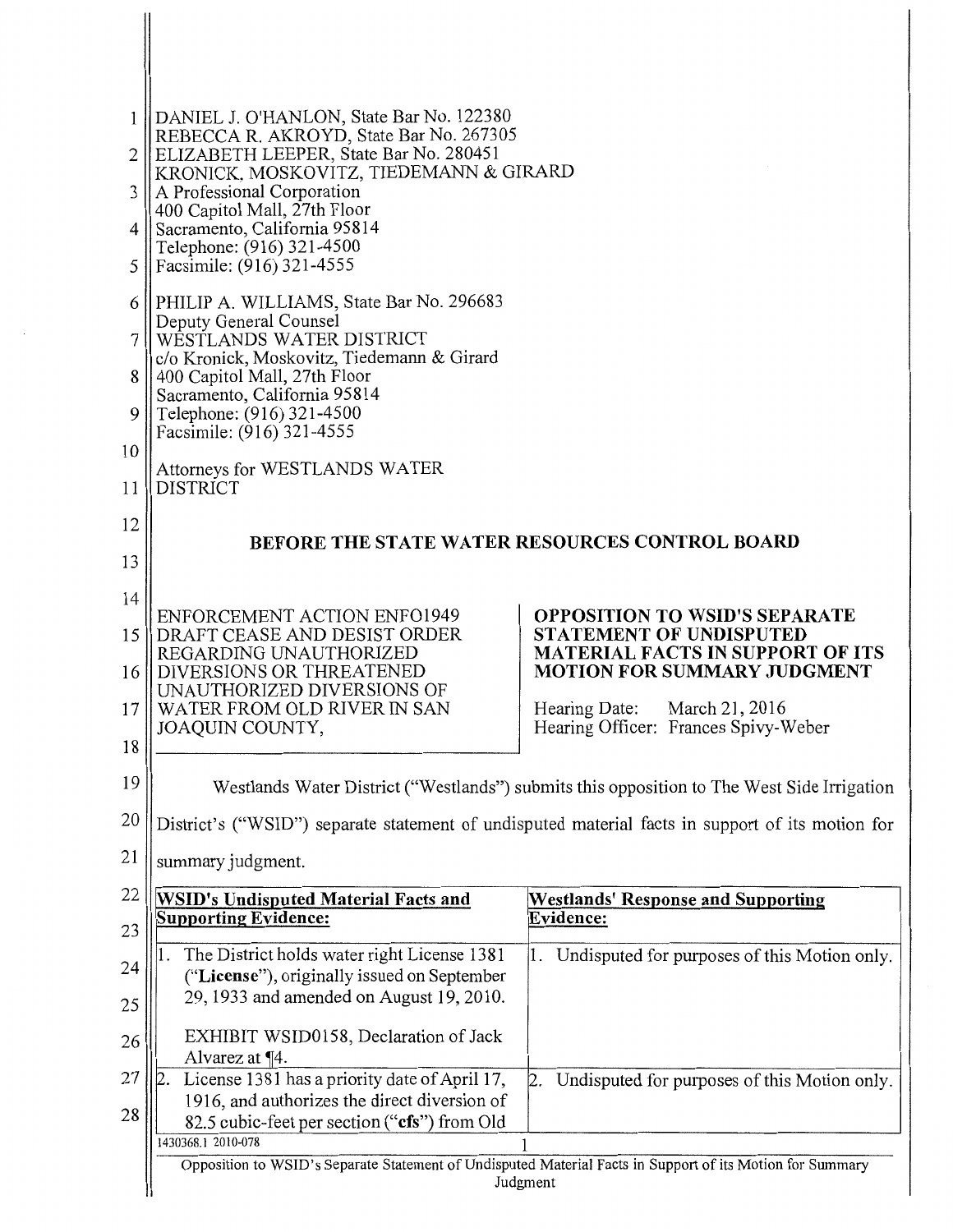| 1<br>2      | <b>WSID's Undisputed Material Facts and</b><br><b>Supporting Evidence:</b>                                                                                                                            | <b>Westlands' Response and Supporting</b><br>Evidence:                                                                                                     |
|-------------|-------------------------------------------------------------------------------------------------------------------------------------------------------------------------------------------------------|------------------------------------------------------------------------------------------------------------------------------------------------------------|
| 3<br>4<br>5 | River in San Joaquin County from (1) about<br>April 1 to October 31 of each year for<br>irrigation and (2) from April 1 to October 31<br>of each year for municipal, domestic and<br>industrial uses. |                                                                                                                                                            |
| 6<br>7<br>8 | EXHIBIT WSID0005, License 1381, as<br><b>EXHIBIT</b><br>WSID0060,<br>amended;<br>Declaration of Rick Martinez at ¶4;<br>EXHIBIT WSID0158, Declaration of Jack<br>Alvarez at ¶5.                       |                                                                                                                                                            |
| 9           | In 1929 the Department of Public Works<br> 3.<br>confirmed that the water diverted by WSID                                                                                                            | 3. Disputed.                                                                                                                                               |
| 10          | pursuant to its license is "largely return flow<br>from diversions farther upstream and water                                                                                                         | Misleading, fails to present evidence that supports<br>the fact as stated. The Department of Public<br>Works' Bulletin No. 21 states: "The water in San    |
| 11          | reaching the San Joaquin Delta from<br>Sacramento River through Georgiana                                                                                                                             | Joaquin River is largely return flow from                                                                                                                  |
| 12<br>13    | Slough and other inter-delta channels.                                                                                                                                                                | diversions farther upstream and water reaching the<br>San Joaquin delta from Sacramento River through<br>Georgiana Slough and other inter-delta channels." |
| 14          | EXHIBIT WSID0158, Declaration of Jack<br>Alvarez at ¶6; EXHIBIT WSID 0006,                                                                                                                            | (WSID0006 at p. 157.) It does not confirm that<br>WSID was or is entitled to divert all such water<br>pursuant to its license, or that the State Water     |
| 15          | Department of Public Works Bulletin No.<br>21-B at p. 157.                                                                                                                                            | Resources Control Board considered all such water<br>to be a source of supply for WSID's license.                                                          |
| 16          | License<br>issued<br>in<br>1933<br>The<br>4<br>was                                                                                                                                                    | 4. Disputed.                                                                                                                                               |
| 17<br>18    | documenting the maximum amount of water<br>found to have been put to beneficial use in<br>the years 1930, 1931 and 1932, as                                                                           | Lack of foundation. WSID-0158, the testimony of<br>Jack Alvarez, was excluded pursuant to the                                                              |
| 19          | documented in the Sacramento San Joaquin<br>Water Surveyor's records.                                                                                                                                 | Hearing Officer's procedural ruling dated February<br>17, 2016, and therefore lacks foundation.                                                            |
| 20          | EXHIBIT WSID0158, Declaration of Jack                                                                                                                                                                 | Irrelevant as to whether water was<br>Irrelevant.<br>available to WSID during the relevant time period                                                     |
| 21          | Alvarez at ¶7; EXHIBIT WSID0007,<br>October 9, 1933 letter from State of                                                                                                                              | in 2015.                                                                                                                                                   |
| 22          | California Department of Public Works;<br>EXHIBIT WSID0008, 1931 Sacramento-                                                                                                                          |                                                                                                                                                            |
| 23          | San Joaquin Water Supervisor's Report.<br>Table 39.                                                                                                                                                   |                                                                                                                                                            |
| 24<br>25    | 5.<br>Water is diverted by WSID through an<br>intake canal about 1.5 miles long, as                                                                                                                   | 5. Undisputed for purposes of this Motion only.                                                                                                            |
| 26          | depicted on the map attached as <b>EXHIBIT</b><br><b>A.</b>                                                                                                                                           |                                                                                                                                                            |
| 27          | EXHIBIT WSID0060, Declaration of Rick                                                                                                                                                                 |                                                                                                                                                            |
| 28          | Martinez at ¶5.                                                                                                                                                                                       |                                                                                                                                                            |
|             | 1430368.1 2010-078                                                                                                                                                                                    | 2                                                                                                                                                          |
|             |                                                                                                                                                                                                       | Opposition to WSID's Separate Statement of Undisputed Material Facts in Support of its Motion for Summary<br>Judgment                                      |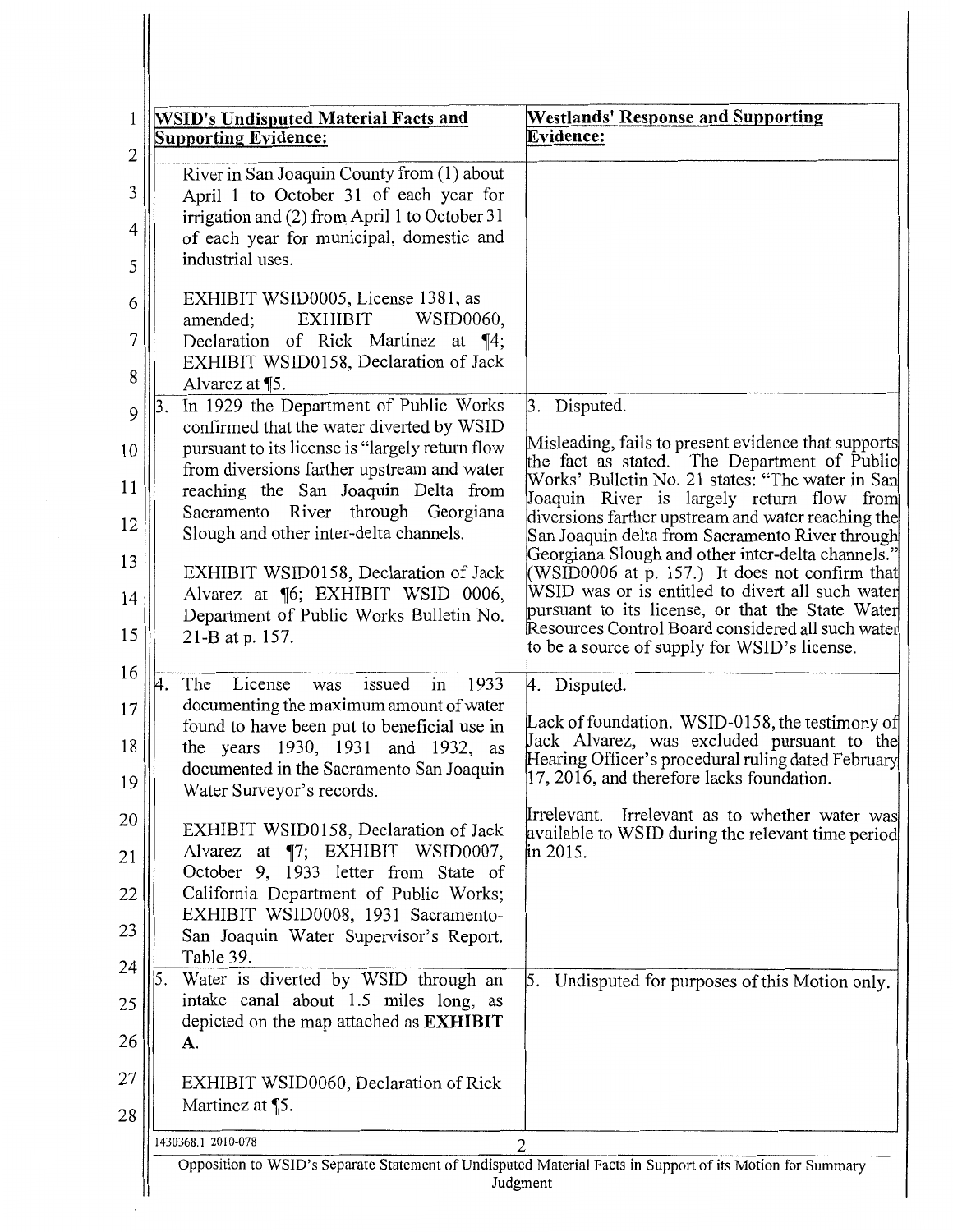| $\overline{c}$                                          | <b>WSID's Undisputed Material Facts and</b><br><b>Supporting Evidence:</b>                                                                                                                                                                                                                                              | <b>Westlands' Response and Supporting</b><br>Evidence:                                                                                                                                                                                                                                                                                                                                                                                                                                                                                                                            |
|---------------------------------------------------------|-------------------------------------------------------------------------------------------------------------------------------------------------------------------------------------------------------------------------------------------------------------------------------------------------------------------------|-----------------------------------------------------------------------------------------------------------------------------------------------------------------------------------------------------------------------------------------------------------------------------------------------------------------------------------------------------------------------------------------------------------------------------------------------------------------------------------------------------------------------------------------------------------------------------------|
| 3<br>4<br>5<br>6<br>7<br>8<br>9<br>10<br>11<br>12<br>13 | WSID's point of diversion under its License<br>6.<br>is located on Old River, within the legal<br>delta.<br>EXHIBIT WSID0010, DWR Delta ATLAS<br>at p. 10; EXHIBIT BBID384 at pp. 18, 20.<br>There is always water in the channels of the<br>7.<br>Delta because they are below sea level.<br>EXHIBIT BBID384 at p. 23. | 6. Undisputed for purposes of this Motion only.<br>7. Disputed.<br>The cited report is hearsay and lacks foundation for<br>the cited statements therein.<br>Fails to present evidence that supports the fact as<br>stated. BBID384 at p. 23 does not state that all<br>Delta channels are below sea level.<br>Instead,<br>BBID384 at p. 23 states that "the bottom elevation<br>of most Delta channels is below sea level."<br>Westlands further disputes that there is always<br>water of sufficient quality for reasonable and<br>beneficial use in the all parts of the Delta. |
| 14<br>15<br>16                                          | At any given time, the Delta holds<br>8.<br>approximately 1.2 million acre feet of water.<br>EXHIBIT BBID384 at pp. 5, 38.                                                                                                                                                                                              | 8. Undisputed for purposes of this Motion only.                                                                                                                                                                                                                                                                                                                                                                                                                                                                                                                                   |
| 17<br>18<br>19                                          | Water flows into the Delta with the tide<br>from the West as well as from the east side<br>tributary streams.                                                                                                                                                                                                           | 9. Undisputed for purposes of this Motion only.                                                                                                                                                                                                                                                                                                                                                                                                                                                                                                                                   |
| 20                                                      | EXHIBIT BBID384 at pp. 3-5, 20, 22.                                                                                                                                                                                                                                                                                     |                                                                                                                                                                                                                                                                                                                                                                                                                                                                                                                                                                                   |
| 21                                                      | 10. Inflow from the tributary streams, once<br>having entered the Delta, will reside in the                                                                                                                                                                                                                             | 10. Disputed.                                                                                                                                                                                                                                                                                                                                                                                                                                                                                                                                                                     |
| 22                                                      | Delta for up to several months during dry<br>periods.                                                                                                                                                                                                                                                                   | The cited report is hearsay and lacks foundation for<br>the cited statements therein.                                                                                                                                                                                                                                                                                                                                                                                                                                                                                             |
| 23                                                      | EXHIBIT BBID384 at pp. 5, 38-40.                                                                                                                                                                                                                                                                                        |                                                                                                                                                                                                                                                                                                                                                                                                                                                                                                                                                                                   |
| 24                                                      | 11. Water moves slowly in WSID's flat gradient                                                                                                                                                                                                                                                                          | 11. Disputed.                                                                                                                                                                                                                                                                                                                                                                                                                                                                                                                                                                     |
| 25                                                      | channel which is affected by tides of about 4<br>feet; the channel is from 4 feet to 8 feet deep                                                                                                                                                                                                                        | Lack of foundation. Mr. Martinez does not support                                                                                                                                                                                                                                                                                                                                                                                                                                                                                                                                 |
| 26                                                      | depending on tides; and the quality of Old                                                                                                                                                                                                                                                                              | his statement that "[w]ater moves slowly in the flat<br>gradient intake channel, which is affected by tides                                                                                                                                                                                                                                                                                                                                                                                                                                                                       |
| 27                                                      | channel is poor, running from 800 to 1000<br>total dissolved solids.                                                                                                                                                                                                                                                    | of about 4 feet; the depth in the channel varies from<br>4 feet to 8 feet deep depending on the tide."<br>(WSID0060, Declaration of Rick Martinez at ¶ 6.)                                                                                                                                                                                                                                                                                                                                                                                                                        |
|                                                         |                                                                                                                                                                                                                                                                                                                         |                                                                                                                                                                                                                                                                                                                                                                                                                                                                                                                                                                                   |
| 28                                                      | River water diverted by WSID in the intake<br>1430368.1 2010-078                                                                                                                                                                                                                                                        | 3<br>Opposition to WSID's Separate Statement of Undisputed Material Facts in Support of its Motion for Summary<br>Judgment                                                                                                                                                                                                                                                                                                                                                                                                                                                        |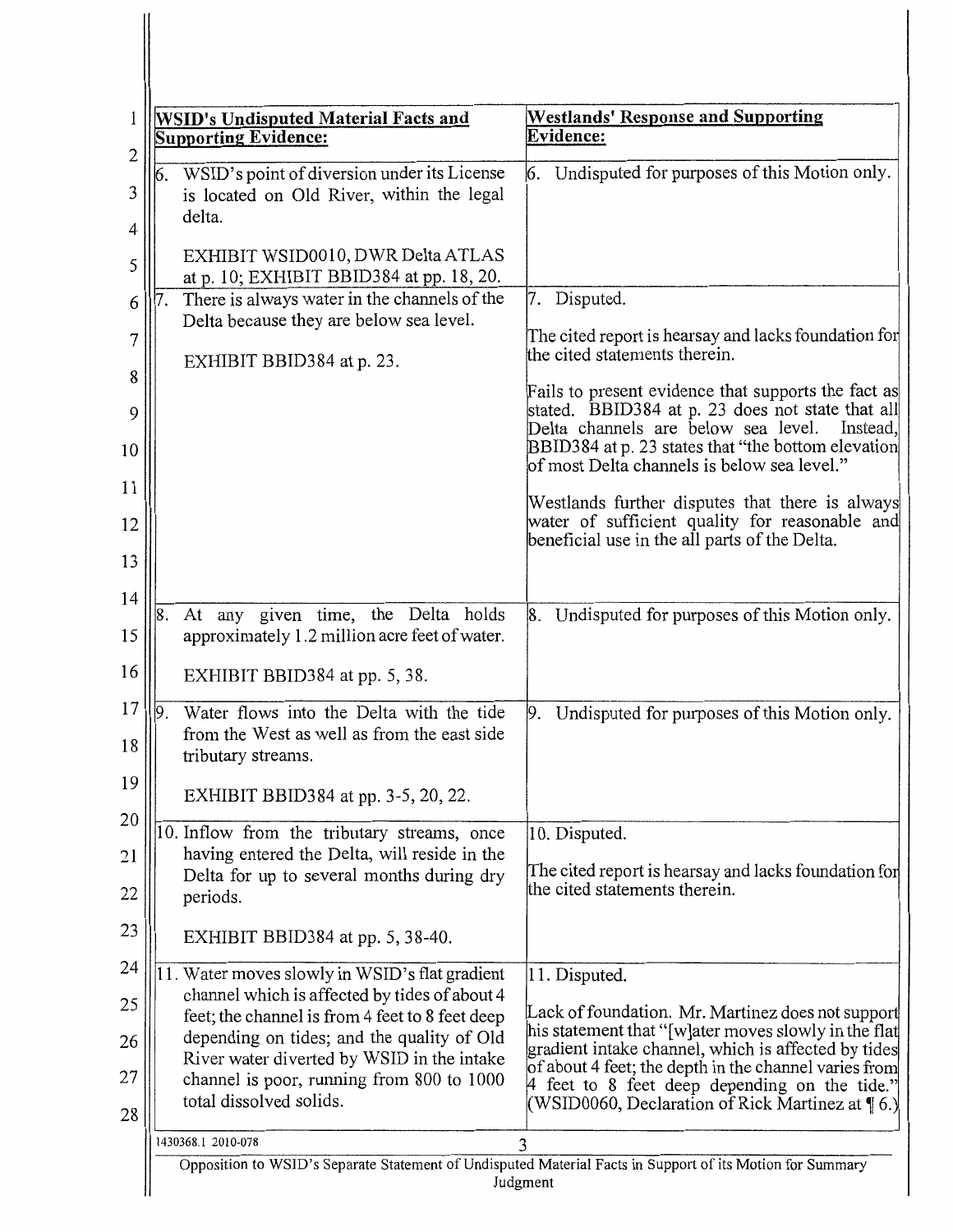| 1<br>$\overline{2}$ | <b>WSID's Undisputed Material Facts and</b><br><b>Supporting Evidence:</b>                                                      | <b>Westlands' Response and Supporting</b><br><b>Evidence:</b>                                                                                                                                          |
|---------------------|---------------------------------------------------------------------------------------------------------------------------------|--------------------------------------------------------------------------------------------------------------------------------------------------------------------------------------------------------|
| 3                   | EXHIBIT WSID0060, Declaration of Rick<br>Martinez at ¶6; EXHIBIT WSID0158,                                                      | Lack of foundation. WSID-0158, the testimony of<br>Jack Alvarez, was excluded pursuant to the                                                                                                          |
| 4                   | Declaration of Jack Alvarez at ¶9.<br>EXHIBIT WSID0009, July 18, 1985                                                           | Hearing Officer's procedural ruling dated February<br>17, 2016, and therefore lacks foundation.<br>In                                                                                                  |
| 5<br>6              | <b>Inspection Report</b>                                                                                                        | addition, Paragraph 9 of Mr. Alvarez's written<br>testimony references a copy of the State Water<br>Resources Control Board staff's July 18, 1985<br>Report of Inspection of the WSID Facilities. This |
| 7                   |                                                                                                                                 | document speaks for itself.                                                                                                                                                                            |
| 8                   |                                                                                                                                 | Hearsay, lack of foundation, irrelevant. The cited<br>report is hearsay and lacks foundation for the cited<br>statements therein, and is cited in a misleading                                         |
| 9<br>10             |                                                                                                                                 | manner. The July 18, 1985 Report of Inspection<br>appears to describe conditions as they existed on<br>July 18, 1985. Statements in WSID009 are not<br>relevant to describe conditions in 2015.        |
| 11                  | 12. In 1931 the majority of the water at the                                                                                    | 12. Disputed.                                                                                                                                                                                          |
| 12<br>13            | WSID point of diversion during the<br>irrigation season was from the Sacramento<br>River and had entered the Delta in the prior | The cited report is hearsay and lacks foundation for<br>the cited statements therein.                                                                                                                  |
| 14                  | three months.                                                                                                                   |                                                                                                                                                                                                        |
| 15                  | EXHIBIT BBID384 at pp. 11-13, 83-87, 91-<br>95.                                                                                 |                                                                                                                                                                                                        |
| 16                  | 13. In 2015, the majority of the water at the                                                                                   | 13. Disputed.                                                                                                                                                                                          |
| 17<br>18            | WSID point of diversion during the<br>irrigation season was from the Sacramento<br>River and had entered the Delta in the prior | The cited report is hearsay and lacks foundation<br>for the cited statements therein.                                                                                                                  |
| 19                  | three months.                                                                                                                   | It appears that the modeling for 2015 that is                                                                                                                                                          |
| 20                  | EXHIBIT BBID384 at pp. 15-16, 47-49.                                                                                            | presented at the cited pages of the Exponent report<br>was not done on a without Central Valley Project<br>("CVP") and State Water Project ("SWP") basis,                                              |
| 21                  |                                                                                                                                 | and did not account for the presence of stored<br>water.                                                                                                                                               |
| 22                  | 14. The State Water Project and Central Valley                                                                                  | 14. Undisputed for purposes of this Motion only.                                                                                                                                                       |
| 23                  | Project, constructed after 1931, have altered<br>flow patterns in the Delta.                                                    |                                                                                                                                                                                                        |
| 24                  | EXHIBIT BBID384 at pp. 9, 24-26.                                                                                                |                                                                                                                                                                                                        |
| 25                  | 15. By storing water in the winter and spring                                                                                   | 15. Disputed.                                                                                                                                                                                          |
| 26                  | and releasing it through the Delta in the<br>summer, the Projects reduce the percentage                                         | The cited report is hearsay and lacks foundation for                                                                                                                                                   |
| 27                  | of Sacramento River water that reaches the<br>Delta in the winter and spring months and                                         | the cited statements therein.                                                                                                                                                                          |
| 28                  | increase the percentage of Sacramento River<br>1430368.1 2010-078                                                               | Vague and ambiguous. It is not clear what is<br>4                                                                                                                                                      |
|                     |                                                                                                                                 | Opposition to WSID's Separate Statement of Undisputed Material Facts in Support of its Motion for Summary<br>Judgment                                                                                  |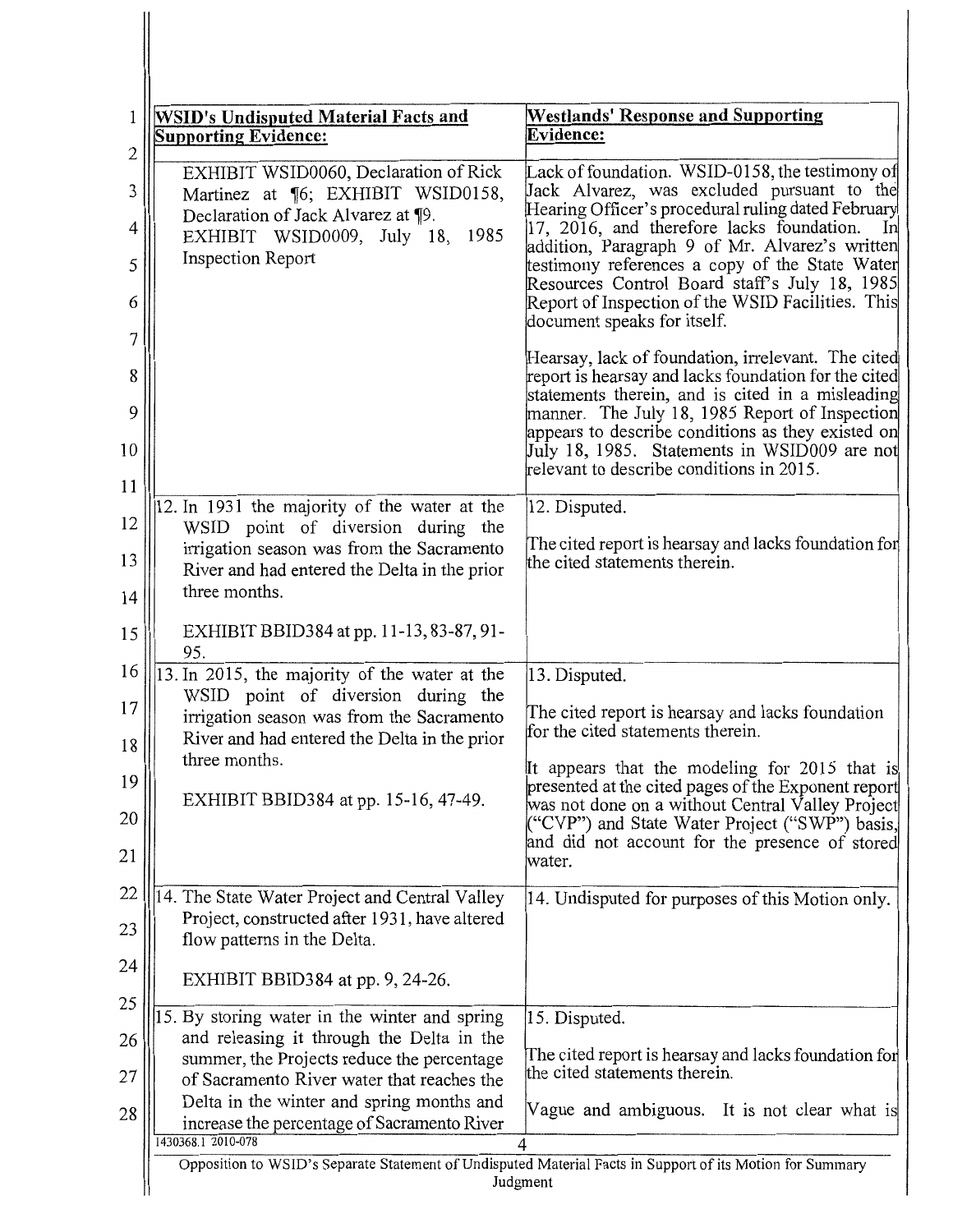| 1<br>$\overline{c}$  | <b>WSID's Undisputed Material Facts and</b><br><b>Supporting Evidence:</b>                                                                                                                                                                                                                                                   | <b>Westlands' Response and Supporting</b><br>Evidence:                                                                                                        |
|----------------------|------------------------------------------------------------------------------------------------------------------------------------------------------------------------------------------------------------------------------------------------------------------------------------------------------------------------------|---------------------------------------------------------------------------------------------------------------------------------------------------------------|
| 3                    | water that reaches the Delta in the summer<br>and fall months.                                                                                                                                                                                                                                                               | meant by "percentage of Sacramento River water."                                                                                                              |
| 4                    | EXHIBIT BBID384 at pp. $14$ , $24-26$ .                                                                                                                                                                                                                                                                                      |                                                                                                                                                               |
| 5                    | 16. Water is always available at WSID's                                                                                                                                                                                                                                                                                      | 16. Disputed.                                                                                                                                                 |
| 6<br>7               | diversion point during the irrigation season<br>because of the nature of residence time and<br>tidal influence in the Delta.                                                                                                                                                                                                 | The cited report is hearsay and lacks foundation for<br>the cited statements therein.                                                                         |
| 8<br>9               | EXHIBIT BBID384 at p. 4.                                                                                                                                                                                                                                                                                                     | Calls for a legal conclusion. While water is always<br>present in the Delta, this does not mean that water<br>is always "available" for diversion.            |
| 10<br>11<br>12<br>13 | 17. The Bethany Drain collects irrigation return<br>water through tile drains from landowners<br>within WSID, shallow groundwater from<br>tile drains from landowners within WSID,<br>and municipal drainage from lands within<br>the City of Tracy and discharges that return<br>water directly into WSID's intake channel. | 17. Undisputed for purposes of this Motion only.                                                                                                              |
| 14<br>15             | EXHIBIT WSID0060, Declaration of Rick<br>Martinez at ¶12.                                                                                                                                                                                                                                                                    |                                                                                                                                                               |
| 16<br>17<br>18<br>19 | 18. The majority of the flow in the Bethany<br>Drain is derived from tile drain discharges<br>installed widely in the district in the late<br>drain<br>lands<br>of<br>1950's<br>shallow<br>to<br>groundwater standing less than 4 feet from<br>the surface, to allow irrigation.                                             | 18. Undisputed for purposes of this Motion only.                                                                                                              |
| 20                   | EXHIBIT WSID0158, Declaration of Jack<br>Alvarez at pp. 3-4.                                                                                                                                                                                                                                                                 |                                                                                                                                                               |
| 21                   | 19. Municipal discharges into the Bethany Drain                                                                                                                                                                                                                                                                              | 19. Undisputed for purposes of this Motion only,<br>but the correct citation is to $\P$ 8 of EXHIBIT                                                          |
| 22                   | are made by various contracts with the City<br>of Tracy and other landowners within the<br>City.                                                                                                                                                                                                                             | WSID0060.                                                                                                                                                     |
| 23<br>24             | EXHIBIT WSID0060, Declaration of Rick                                                                                                                                                                                                                                                                                        |                                                                                                                                                               |
| 25                   | Martinez at ¶13.                                                                                                                                                                                                                                                                                                             |                                                                                                                                                               |
| 26                   | 20. There are no sources of water into the<br>Bethany Drain from outside of the WSID.                                                                                                                                                                                                                                        | 20. Disputed.                                                                                                                                                 |
| 27                   | EXHIBIT WSID0060, Declaration of Rick<br>Martinez at ¶14.                                                                                                                                                                                                                                                                    | Lack of foundation. Mr. Martinez does not support<br>his statement that "[t]here are no sources of water<br>into the Bethany Drain from outside of the WSID." |
| 28                   |                                                                                                                                                                                                                                                                                                                              | In addition, the correct citation is to ¶ 9 of                                                                                                                |
|                      | 1430368.1 2010-078                                                                                                                                                                                                                                                                                                           | Opposition to WSID's Separate Statement of Undisputed Material Facts in Support of its Motion for Summary                                                     |
|                      |                                                                                                                                                                                                                                                                                                                              | Judgment                                                                                                                                                      |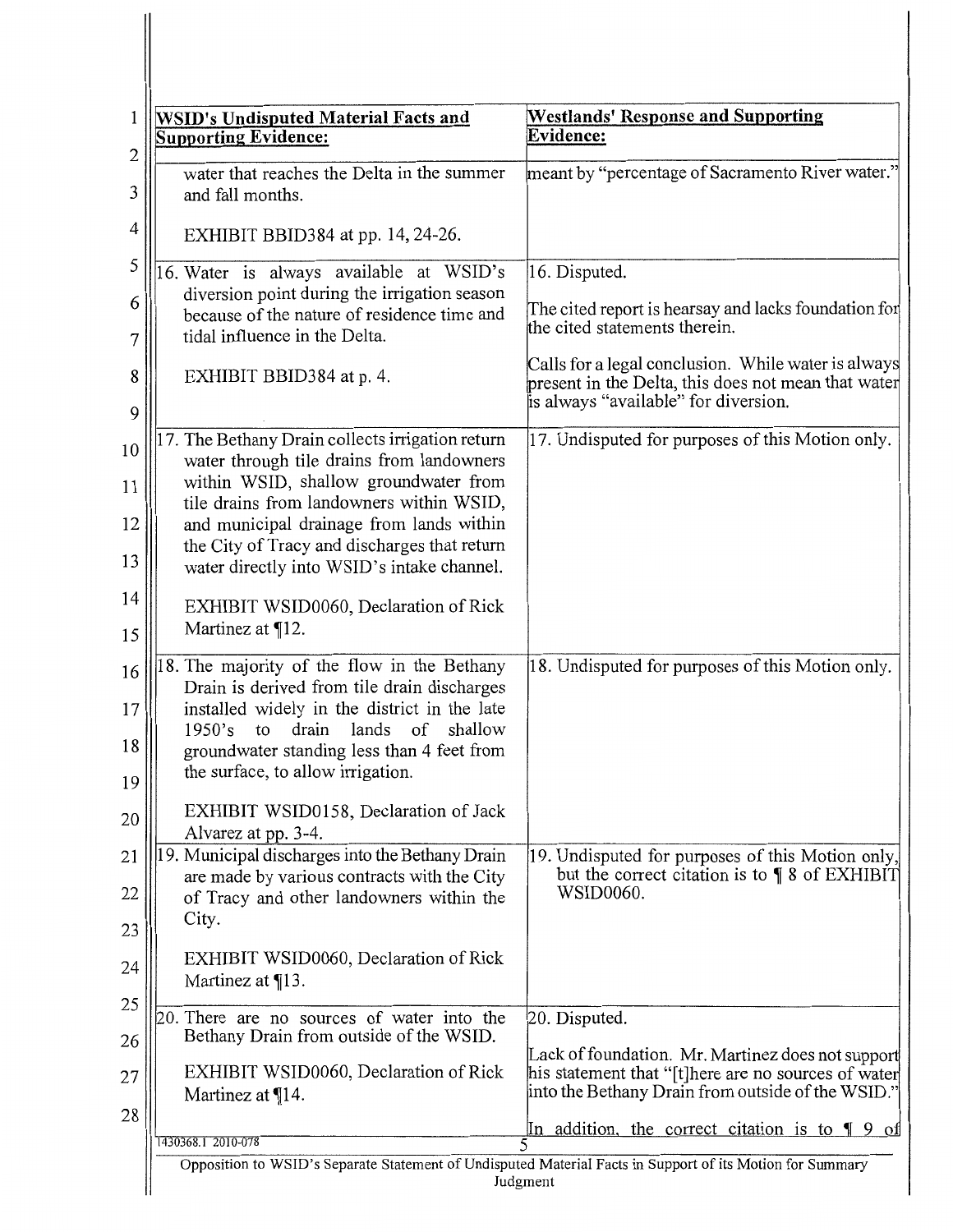| <b>WSID's Undisputed Material Facts and</b><br><b>Supporting Evidence:</b>                                                                                                    | <b>Westlands' Response and Supporting</b><br>Evidence:                                                                                                                                    |
|-------------------------------------------------------------------------------------------------------------------------------------------------------------------------------|-------------------------------------------------------------------------------------------------------------------------------------------------------------------------------------------|
|                                                                                                                                                                               | EXHIBIT WSID0060.                                                                                                                                                                         |
| 21. The Bethany Drain is owned by WSID, and                                                                                                                                   | 21. Disputed.                                                                                                                                                                             |
| WSID maintains control over the Bethany<br>Drain from its origination within the district<br>boundaries along its entire course until it<br>discharges into the intake canal. | Lack of foundation. Mr. Martinez does not support<br>his statement that "[t]he Bethany Drain is<br>exclusively operated and maintained by WSID, and                                       |
| EXHIBIT WSID0060, Declaration of Rick<br>Martinez at $\P$ 15.                                                                                                                 | WSID maintains exclusive control over the<br>Bethany Drain from its origination within the<br>District boundaries along its entire course, until it<br>discharges into the intake canal." |
|                                                                                                                                                                               | Vague and ambiguous. It is not clear what is<br>meant by "exclusive control."                                                                                                             |
|                                                                                                                                                                               | In addition, the correct citation is to $\P$ 10 of<br>EXHIBIT WSID0060.                                                                                                                   |
| 22. WSID does not intend to abandon water<br>discharge from the Bethany Drain into the<br>intake channel; rather the intention of the                                         | 22. Undisputed for purposes of this Motion only,<br>but the correct citation is to 11 of EXHIBIT<br>WSID0060.                                                                             |
| discharge is to enable WSID to pump the<br>water at its diversion pumps.                                                                                                      |                                                                                                                                                                                           |
| EXHIBIT WSID0060, Declaration of Rick<br>Martinez at ¶16.                                                                                                                     |                                                                                                                                                                                           |
| 23. Because the District's intake channel is open                                                                                                                             | 23. Undisputed for purposes of this Motion only,                                                                                                                                          |
| to Old River, drain water from the Bethany<br>Drain may commingle with Old River water<br>in the intake channel.                                                              | but the correct citation is to $\P$ 12 of EXHIBIT<br>WSID0060.                                                                                                                            |
| EXHIBIT WSID0060, Declaration of Rick<br>Martinez at ¶17.                                                                                                                     |                                                                                                                                                                                           |
| 24. Discharges of water from the Bethany Drain                                                                                                                                | 24. Undisputed for purposes of this Motion only,                                                                                                                                          |
| into the intake channel are measured by a<br>weir which is four feet in height concrete                                                                                       | but the correct citation is to $\P$ 8 of EXHIBIT<br>WSID0060.                                                                                                                             |
| installed approximately 340 feet<br>wall<br>upstream of the Bethany Drain outfall into                                                                                        |                                                                                                                                                                                           |
| the intake channel.                                                                                                                                                           |                                                                                                                                                                                           |
| EXHIBIT WSID0060, Declaration of Rick<br>Martinez at ¶18.                                                                                                                     |                                                                                                                                                                                           |
| 25. At no time after May 1, 2015 did WSID's<br>diversions from the intake channel exceed<br>the inflow into the intake channel from the                                       | 25. Undisputed for purposes of this Motion only,<br>but the correct citation is to $\P$ 14 of EXHIBIT<br>WSID0060.                                                                        |
| 1430368.1 2010-078                                                                                                                                                            | 6                                                                                                                                                                                         |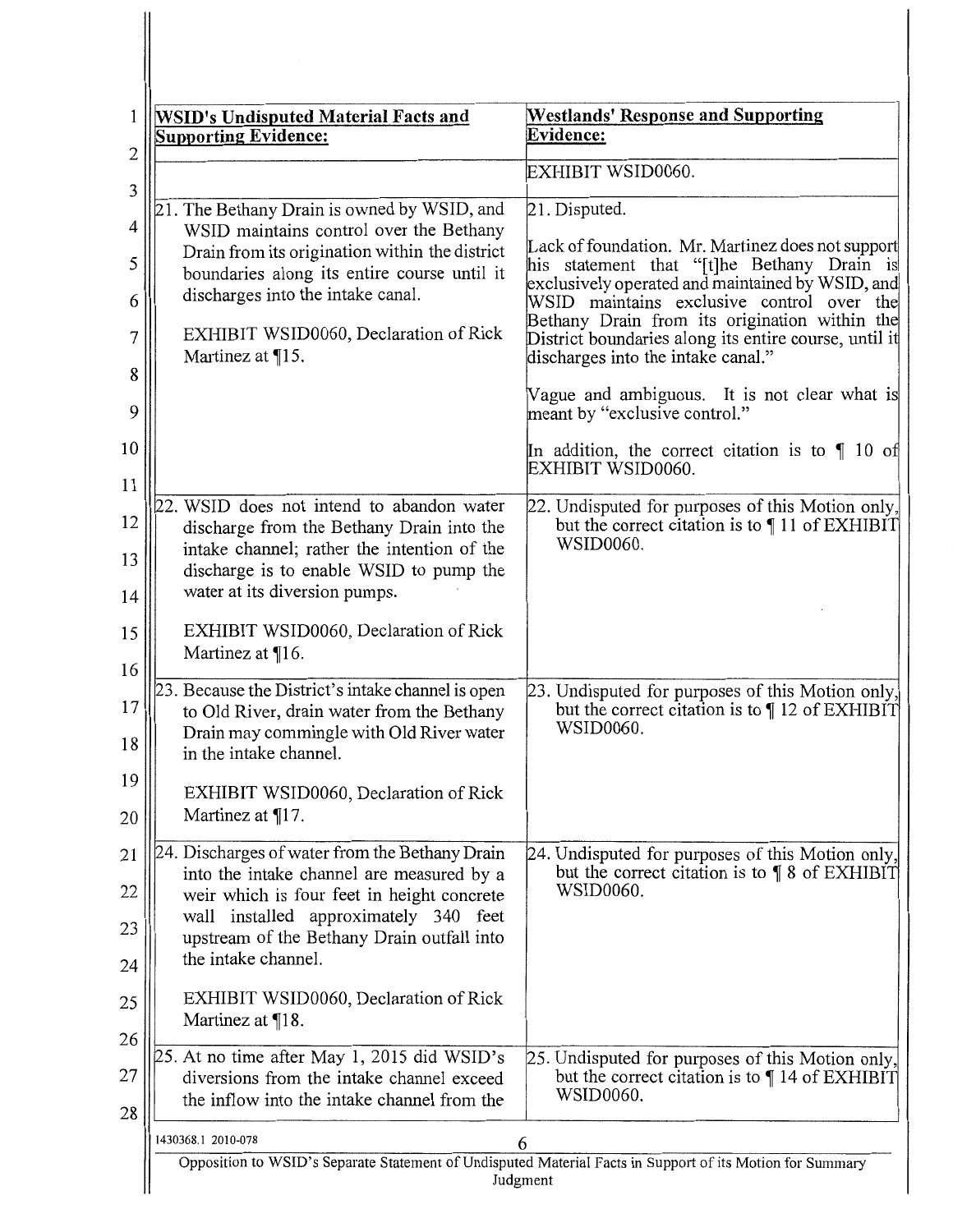| 1            | <b>WSID's Undisputed Material Facts and</b><br><b>Supporting Evidence:</b>                 | <b>Westlands' Response and Supporting</b><br>Evidence:                                                    |
|--------------|--------------------------------------------------------------------------------------------|-----------------------------------------------------------------------------------------------------------|
| $\mathbf{2}$ | Bethany Drain.                                                                             |                                                                                                           |
| 3            |                                                                                            |                                                                                                           |
| 4            | EXHIBIT WSID0060, Declaration of Rick<br>Martinez at $\P$ 19.                              |                                                                                                           |
| 5            |                                                                                            |                                                                                                           |
|              | 26. WSID staff did not observe any change in<br>flow in Old River at any time in 2014 when | 26. Undisputed for purposes of this Motion only,<br>but the correct citation is to $\P$ 18 of EXHIBIT     |
| 6            | diversions of City of Tracy wastewater were                                                | WSID0060.                                                                                                 |
| 7            | being made under contract.                                                                 |                                                                                                           |
| 8            | EXHIBIT WSID0060, Declaration of Rick                                                      |                                                                                                           |
| 9            | Martinez at ¶19.                                                                           |                                                                                                           |
| 10           | 27. The City of Tracy ("City") operates a<br>wastewater treatment plant and discharges     | 27. Undisputed for purposes of this Motion only,<br>but the correct citation is to [15 of EXHIBIT]        |
| 11           | treated wastewater effluent to Old River, a                                                | WSID0060.                                                                                                 |
| 12           | water of the United States, pursuant to Order<br>R5-2012-0115 (NPDES Permit CA0079154)     |                                                                                                           |
|              | issued by the Central Valley Regional Water                                                |                                                                                                           |
| 13           | Quality Control Board.                                                                     |                                                                                                           |
| 14           | EXHIBIT WSID0060, Declaration of Rick                                                      |                                                                                                           |
| 15           | Martinez at [23; EXHIBIT WSID0019,<br>Order R5-2012-0115 (NPDES Permit                     |                                                                                                           |
| 16           | CA0079154) issued by the Central Valley                                                    |                                                                                                           |
| 17           | Regional Water Quality Control Board;<br>EXHIBIT WR-1, Draft Cease and Desist              |                                                                                                           |
| 18           | Order at ¶2.                                                                               |                                                                                                           |
| 19           | 28. The City discharges approximately 9 million                                            | 28. Undisputed for purposes of this Motion only,                                                          |
|              | gallons per day ("mgd"), which is<br>equivalent to 14 cfs, on a substantially              | but the correct citation is to [15 of EXHIBIT]<br>WSID0060.                                               |
| 20           | continuous basis into Old River upstream                                                   |                                                                                                           |
| 21           | from the District's point of diversion under<br>License 1381.                              |                                                                                                           |
| 22           | EXHIBIT WSID0060, Declaration of Rick                                                      |                                                                                                           |
| 23           | Martinez at ¶24; EXHIBIT WR-1, Draft                                                       |                                                                                                           |
| 24           | Cease and Desist Order at ¶2.                                                              |                                                                                                           |
| 25           | 29. The City obtains water supplies from three                                             | 29. Undisputed for purposes of this Motion only,                                                          |
| 26           | sources: (1) South San Joaquin Irrigation<br>District water delivered from the Stanislaus  | but EXHIBIT WSID0060 does not contain a<br>paragraph 25, or any other paragraph that                      |
|              | River (typically the majority of the City's                                                | supports this UMF.                                                                                        |
| 27           | supply); (2) United States Bureau of<br>Reclamation water delivered from the Delta-        |                                                                                                           |
| 28           | Mendota Canal; and (3) local groundwater<br>1430368.1 2010-078                             |                                                                                                           |
|              |                                                                                            | Opposition to WSID's Separate Statement of Undisputed Material Facts in Support of its Motion for Summary |
|              |                                                                                            | Judgment                                                                                                  |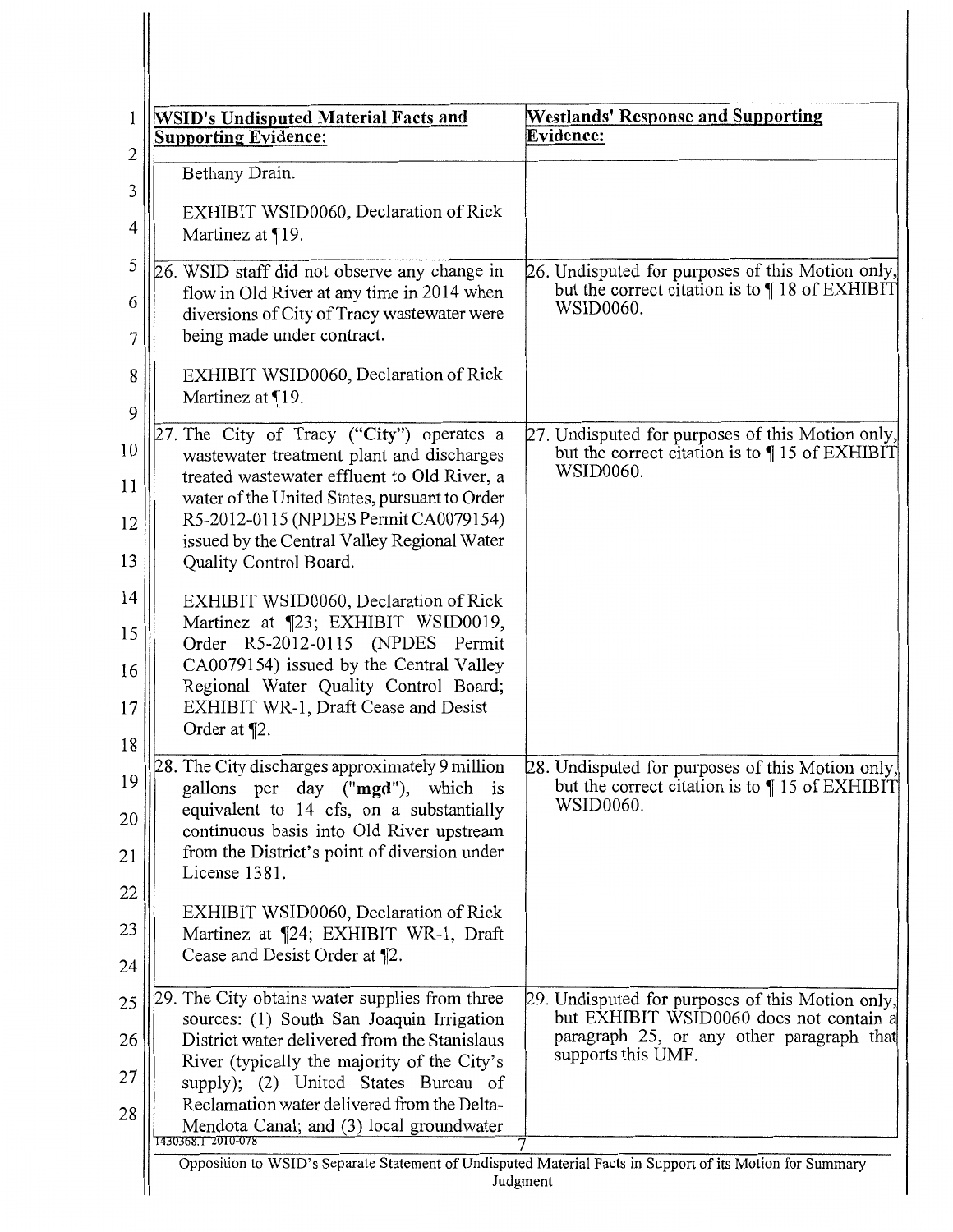| 1                   | <b>WSID's Undisputed Material Facts and</b><br><b>Supporting Evidence:</b>                                                                                                 | <b>Westlands' Response and Supporting</b><br>Evidence:                                                                |
|---------------------|----------------------------------------------------------------------------------------------------------------------------------------------------------------------------|-----------------------------------------------------------------------------------------------------------------------|
| $\overline{c}$<br>3 | wells (typically the smallest portion of the<br>City's supply).                                                                                                            |                                                                                                                       |
| 4<br>5              | EXHIBIT WSID0060, Declaration of Rick<br>Martinez at ¶25; EXHIBIT WR-1, Draft                                                                                              |                                                                                                                       |
| 6                   | Cease and Desist Order at ¶3.<br>30. The City's treated wastewater discharges are                                                                                          | 30. Undisputed for purposes of this Motion only,                                                                      |
| 7                   | foreign in source and/or foreign in time to<br>the Old River flow.                                                                                                         | but EXHIBIT WSID0060 does not contain a<br>paragraph 25, or any other paragraph that<br>supports this UMF.            |
| 8<br>9<br>10        | EXHIBIT WSID0060, Declaration of Rick<br>Martinez at ¶25; EXHIBIT WSID0158,<br>Declaration of Jack Alvarez at ¶22;<br>EXHIBIT WR-1, Draft Cease and Desist<br>Order at ¶3. |                                                                                                                       |
| 11                  | 31. On May 6, 2014, the City Council adopted                                                                                                                               | 31. Undisputed for purposes of this Motion only,                                                                      |
| 12<br>13            | Resolution 2014-165, authorizing the City to<br>enter into a Wastewater Revocable License                                                                                  | but EXHIBIT WSID0060 does not contain a<br>paragraph 27, or any other paragraph that<br>supports this UMF.            |
| 14<br>15            | Agreement with the District ("2014<br>Agreement") for the sale of treated<br>wastewater from the City's wastewater<br>treatment plant.                                     |                                                                                                                       |
| 16<br>17<br>18      | EXHIBIT WSID0060, Declaration of Rick<br>Martinez at ¶27; EXHIBIT WR-1, Draft<br>Cease and Desist Order at ¶8; EXHIBIT<br>WSID 0022, Resolution 2015-165.                  |                                                                                                                       |
| 19                  | 32. The 2014 Agreement provides that the                                                                                                                                   | 32. Undisputed for purposes of this Motion only,                                                                      |
| 20                  | District may divert all of the City's<br>wastewater discharges from April 1, 2014                                                                                          | but EXHIBIT WSID0060 does not contain a<br>paragraph 27, or any other paragraph that                                  |
| 21                  | through October 31, 2014, estimated to be<br>approximately 14 cfs, equivalent to 27.8                                                                                      | supports this UMF.                                                                                                    |
| 22                  | acre-feet per day, on a continuous basis.                                                                                                                                  |                                                                                                                       |
| 23                  | EXHIBIT WSID0060, Declaration of Rick                                                                                                                                      |                                                                                                                       |
| 24                  | Martinez at ¶27; EXHIBIT WR-1, Draft<br>Cease and Desist Order at ¶8; EXHIBIT                                                                                              |                                                                                                                       |
| 25                  | WSID0023, 2014 Agreement.                                                                                                                                                  |                                                                                                                       |
| 26                  | 33. On March 3, 2015, the Tracy City Council<br>adopted Resolution 2015-033, authorizing                                                                                   | 33. Undisputed for purposes of this Motion only,<br>but EXHIBIT WSID0060 does not contain a                           |
| 27                  | the City to enter into a Wastewater<br>Revocable License Agreement with the                                                                                                | paragraph 28, or any other paragraph that<br>supports this UMF.                                                       |
| 28                  | District ("2015 Agreement") for the sale of                                                                                                                                |                                                                                                                       |
|                     | treated<br>wastewater<br>from<br>the<br>City's<br>1430368.1 2010-078                                                                                                       | 8                                                                                                                     |
|                     |                                                                                                                                                                            | Opposition to WSID's Separate Statement of Undisputed Material Facts in Support of its Motion for Summary<br>Judgment |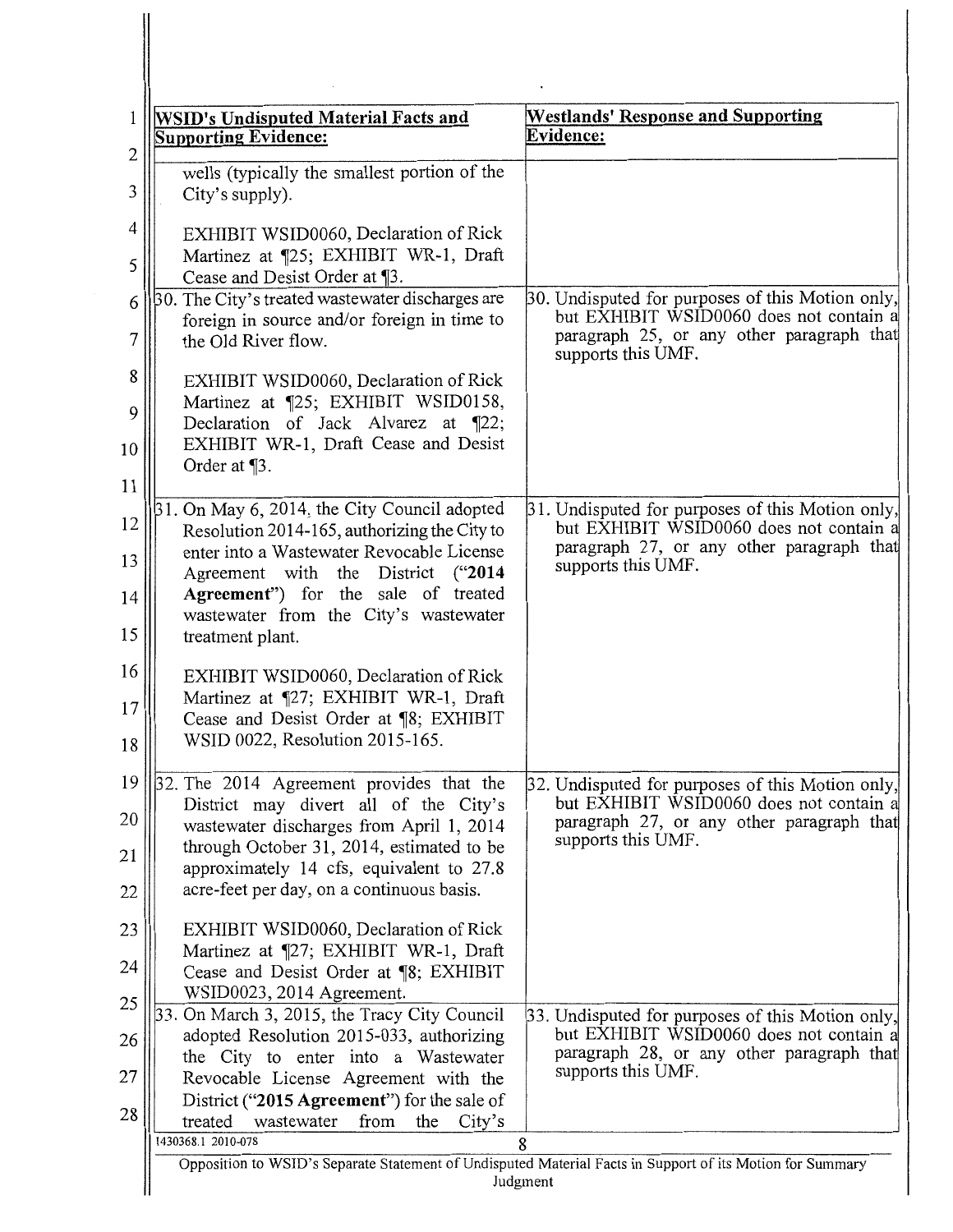| <b>WSID's Undisputed Material Facts and</b><br><b>Supporting Evidence:</b>                                              | <b>Westlands' Response and Supporting</b><br><b>Evidence:</b>                                                     |
|-------------------------------------------------------------------------------------------------------------------------|-------------------------------------------------------------------------------------------------------------------|
| wastewater treatment plant.                                                                                             |                                                                                                                   |
| EXHIBIT WSID0060, Declaration of Rick<br>Martinez at ¶28; EXHIBIT WR-1, Draft<br>Cease and Desist Order at ¶14; EXHIBIT |                                                                                                                   |
| WSID0025, 2015 Agreement.<br>34. The 2015 Agreement provides that the                                                   | 34. Undisputed for purposes of this Motion only,                                                                  |
| District may divert all of the City's                                                                                   | but EXHIBIT WSID0060 does not contain a                                                                           |
| wastewater discharges from April 1, 2015<br>through October 31, 2015, estimated to be                                   | paragraph 28, or any other paragraph that<br>supports this UMF.                                                   |
| approximately 14 cfs, equivalent to 27.8<br>acre-feet per day, on a continuous basis.                                   |                                                                                                                   |
| EXHIBIT WSID0060, Declaration of Rick<br>Martinez at ¶28; EXHIBIT WR-1, Draft                                           |                                                                                                                   |
| Cease and Desist Order at ¶14; EXHIBIT                                                                                  |                                                                                                                   |
| WSID0025, 2015 Agreement.                                                                                               |                                                                                                                   |
| 35. On May 1, 2015, the State Water Board<br>issued a "Notice of Unavailability of Water                                | 35. Undisputed for Purposes of this Motion only,<br>but correct reference is to a "May<br>Unavailability Notice." |
| an Immediate Curtailment for Those<br>Diverting Water in the Sacramento River                                           |                                                                                                                   |
| Watershed and Sacramento-San Joaquin                                                                                    |                                                                                                                   |
| Delta with a Post-1914 Appropriative Right"<br>("May 21 Unavailability Notice").                                        |                                                                                                                   |
| EXHIBIT WR-1, Draft Cease and Desist                                                                                    |                                                                                                                   |
| Order at ¶17; EXHIBIT WR-34, May 1,<br>2015 Unavailability Notice.                                                      |                                                                                                                   |
| 36. The May 1 Unavailability Notice notified all                                                                        | 36. Undisputed for purposes of this Motion only.                                                                  |
| holders of post-1914 appropriative water<br>rights within the Sacramento River and                                      |                                                                                                                   |
| Sacramento-San Joaquin Delta watershed of                                                                               |                                                                                                                   |
| the lack of availability of water to serve<br>their post-1914 water rights, with some                                   |                                                                                                                   |
| minor exceptions for non-consumptive                                                                                    |                                                                                                                   |
| diversions.                                                                                                             |                                                                                                                   |
| EXHIBIT WR-1, Draft Cease and Desist                                                                                    |                                                                                                                   |
| Order at ¶17; EXHIBIT WR-34, May 1,<br>2015 Unavailability Notice.                                                      |                                                                                                                   |
| 37. The May 1 Unavailability Notice was                                                                                 | 37. Undisputed for purposes of this Motion only.                                                                  |
| intended to apply to License 1381.                                                                                      |                                                                                                                   |
| EXHIBIT WR-1, Draft Cease and Desist                                                                                    |                                                                                                                   |
| 1430368.1 2010-078                                                                                                      | 9<br>Opposition to WSID's Separate Statement of Undisputed Material Facts in Support of its Motion for Summary    |

 $\mathbb{I}$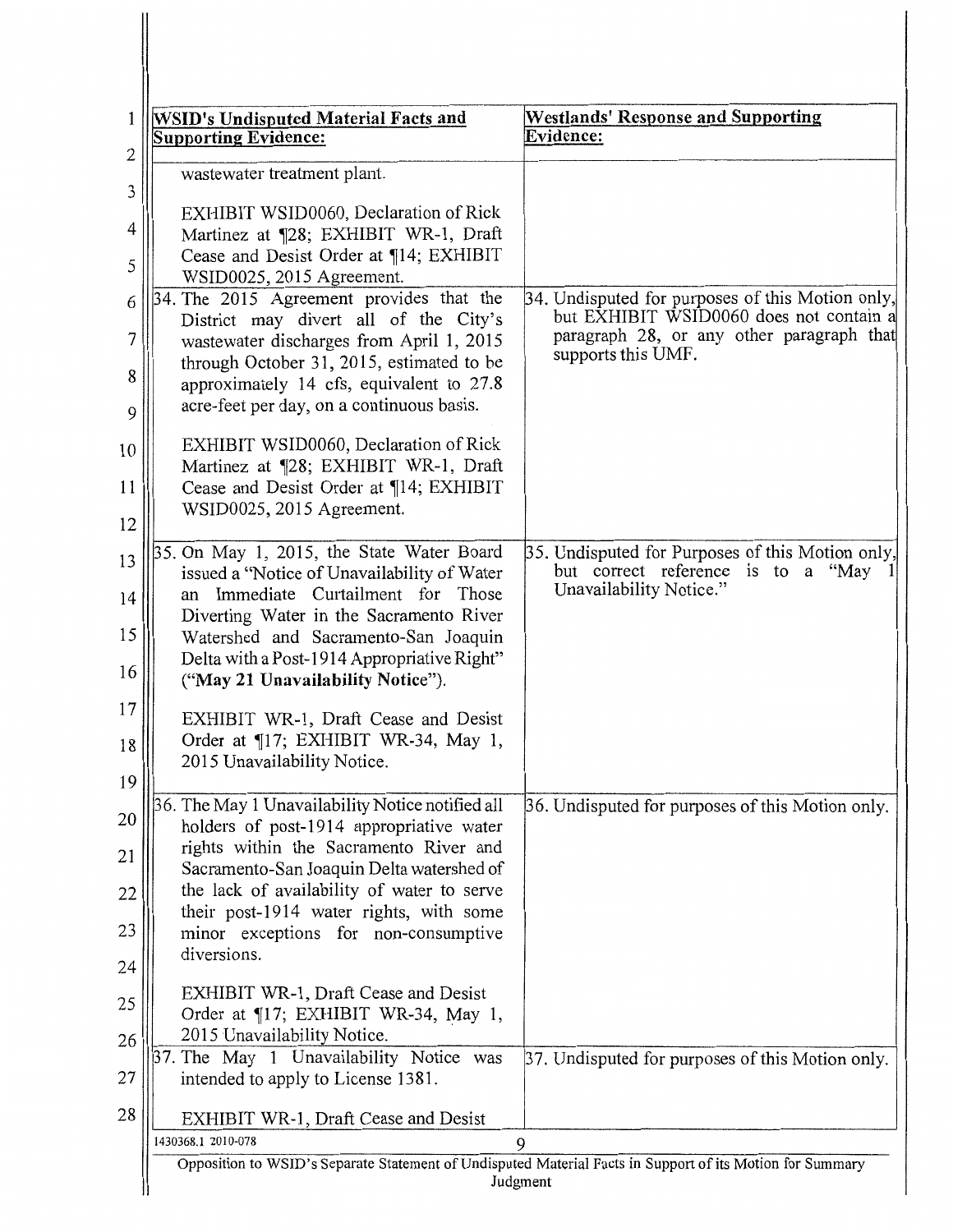| 1                              | <b>WSID's Undisputed Material Facts and</b><br><b>Supporting Evidence:</b>                                                                                                                                                      | <b>Westlands' Response and Supporting</b><br>Evidence:                                                                                                                                                               |
|--------------------------------|---------------------------------------------------------------------------------------------------------------------------------------------------------------------------------------------------------------------------------|----------------------------------------------------------------------------------------------------------------------------------------------------------------------------------------------------------------------|
| $\mathbf{2}$<br>$\mathfrak{Z}$ | Order at 17; EXHIBIT WR-34, 35, May 1,<br>2015 Unavailability Notice.                                                                                                                                                           |                                                                                                                                                                                                                      |
| 4<br>5                         | 38. The May 1 Unavailability Notice was based<br>upon a spreadsheet methodology that<br>compared supply and demand on a<br>watershed wide basis.                                                                                | 38. Undisputed for purposes of this Motion only.                                                                                                                                                                     |
| 6<br>7                         | EXHIBIT WSID0152 at p. 33 [[2-4, p. 45,<br>$\P\P1-8.$                                                                                                                                                                           |                                                                                                                                                                                                                      |
| 8                              | 39. This spreadsheet methodology did not<br>consider water available to WSID at its                                                                                                                                             | 39. Disputed.                                                                                                                                                                                                        |
| 9<br>10<br>11<br>12            | point of diversion, the tidal effect in the<br>Delta, or the fact that tributary flow from<br>prior months was still present in the Delta<br>and available for WSID to divert due to<br>Delta hydrodynamics and residence time. | Fails to present evidence that supports the fact as<br>stated. The evidence cited, WSID0152 p. 32 ¶¶23-<br>25, p. 33 ¶¶1-25, p. 34 ¶¶1-3, p. 46 ¶¶10-24, and p.<br>91 ¶. [6-16, does not support the purported fact. |
| 13<br>14                       | EXHIBIT WSID0152 at p. 32 $\P$ [23-25, p.<br>33    1-25, p. 34    1-3, p. 46    10-24, p. 91<br>$\P$ $6-16$ .                                                                                                                   |                                                                                                                                                                                                                      |
| 15<br>16                       | 40. The District did not provide the City with a<br>written Commencement Notice or purchase<br>wastewater from the City under the 2015<br>Agreement.                                                                            | 40. Undisputed for purposes of this Motion only,<br>but EXHIBIT WSID0060 does not contain a<br>paragraph 29, or any other paragraph that<br>supports this UMF.                                                       |
| 17<br>18                       | EXHIBIT WSID0060, Declaration of Rick<br>Martinez at ¶29.                                                                                                                                                                       |                                                                                                                                                                                                                      |
| 19<br>20                       | The Prosecution Team did not take any<br>I4 1<br>measurements of flow at the WSID point of<br>diversion, or downstream in either direction.                                                                                     | 41. Undisputed for purposes of this Motion only.                                                                                                                                                                     |
| 21                             | EXHIBIT WSID0152 at p. 92 $\P$ [1-22, p. 93<br>$\P$ 15-20.                                                                                                                                                                      |                                                                                                                                                                                                                      |
| 22<br>23                       | 42. Instead the Prosecution Team simply<br>assumed that a diversion of 14 cfs by WSID                                                                                                                                           | 42. Disputed.                                                                                                                                                                                                        |
| 24                             | resulted in a corresponding reduction in<br>flow.                                                                                                                                                                               | Fails to present evidence that supports the fact as<br>stated. The evidence cited, $WSID0152$ p. 92 $\P\P1$ -<br>22 and p. 93 $\P$ $15$ -20, does not support the                                                    |
| 25<br>26                       | EXHIBIT WSID0152 at p. 92 $\P$ [1-22, p. 93]<br>$\P\P15 - 20.$                                                                                                                                                                  | purported fact.                                                                                                                                                                                                      |
| 27<br>28                       | 43. By contrast, WSID's expert conducted a<br>scientific study using scientifically accepted<br>Delta modeling tools to determine that no                                                                                       | 43. Disputed.<br>Lack of foundation.<br>Cited evidence does not<br>establish that Mr. Burke's computations either                                                                                                    |
|                                | 1430368.1 2010-078                                                                                                                                                                                                              | 10                                                                                                                                                                                                                   |
|                                |                                                                                                                                                                                                                                 | Opposition to WSID's Separate Statement of Undisputed Material Facts in Support of its Motion for Summary<br>Judgment                                                                                                |

 $\blacksquare$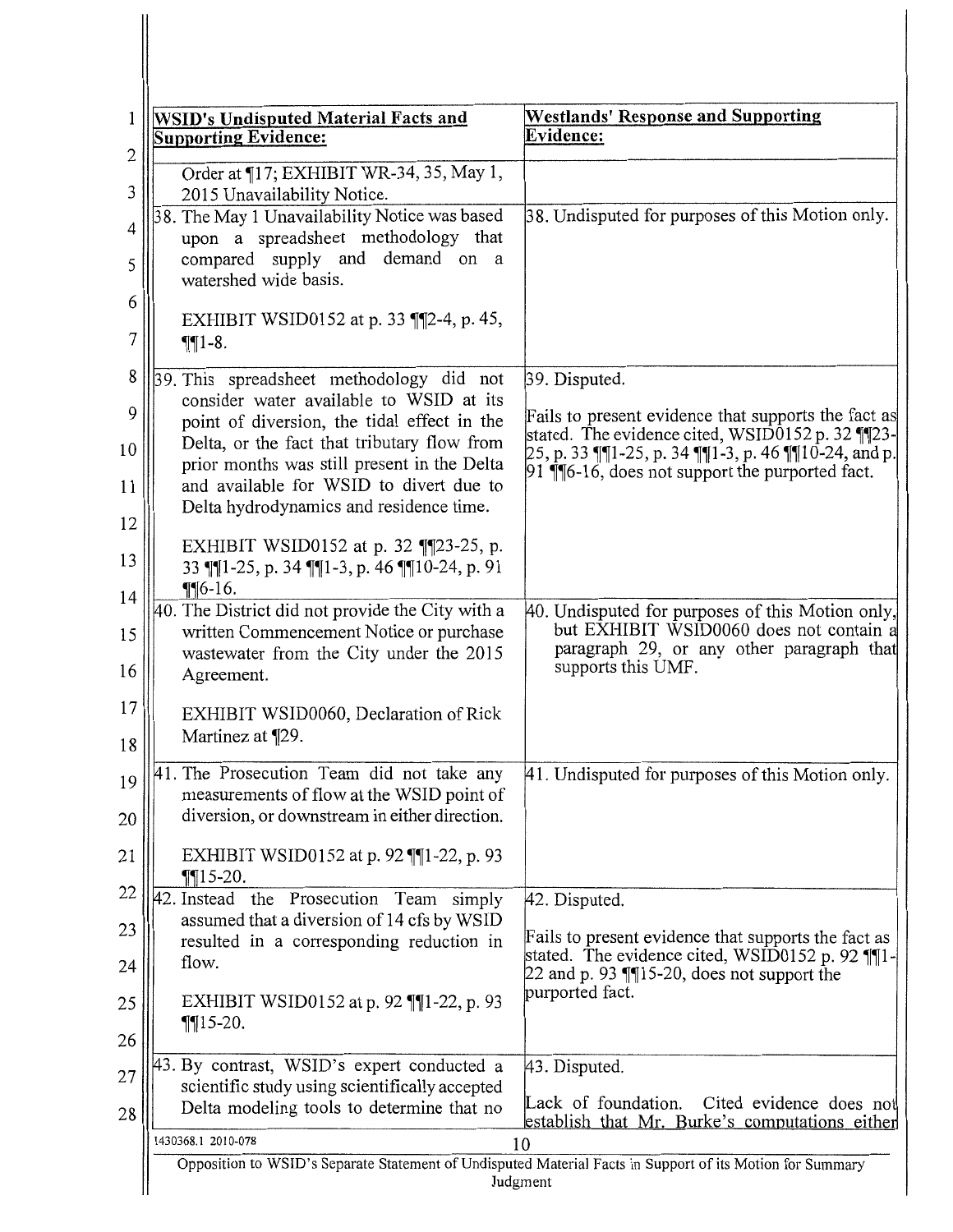| <b>WSID's Undisputed Material Facts and</b><br><b>Supporting Evidence:</b>                                                      | <b>Westlands' Response and Supporting</b><br><b>Evidence:</b>        |
|---------------------------------------------------------------------------------------------------------------------------------|----------------------------------------------------------------------|
| measurable decrease in flow or water levels                                                                                     | constituted a "scientific study" or were completed                   |
| results from WSID's diversion of 8 to 14<br>cfs.                                                                                | "using scientifically accepted Delta modeling<br>tools."             |
| EXHIBIT WSID0123 at ¶12; EXHIBIT<br>WSID0125 at p. 2.                                                                           |                                                                      |
| 44. Section (b) of Water Code Section 1211 was<br>added to State Water Code in 2001 at the                                      | 44. Undisputed for purposes of this Motion.                          |
| request of the State Water Board, which<br>asserted: "Where there is no threat to<br>instream flows or third party water- right |                                                                      |
| holders, requiring [State Water Board]<br>review is an unnecessary burden on                                                    |                                                                      |
| wastewater reclamation."                                                                                                        |                                                                      |
| EXHIBIT WSID 0027, September 6, 2001<br>Enrolled Bill Report at p. 557.                                                         |                                                                      |
|                                                                                                                                 |                                                                      |
| Dated: February 22, 2016                                                                                                        | KRONICK, MOSKOVITZ, TIEDEMANN & GIRARD<br>A Professional Corporation |
|                                                                                                                                 |                                                                      |
| By:                                                                                                                             |                                                                      |
|                                                                                                                                 | Daniel J. O'Hanlon<br>Rebecca R. Akroyd                              |
|                                                                                                                                 | Attorneys for WESTLANDS WATER DISTRICT                               |
|                                                                                                                                 |                                                                      |
|                                                                                                                                 |                                                                      |
|                                                                                                                                 |                                                                      |
|                                                                                                                                 |                                                                      |
|                                                                                                                                 |                                                                      |
|                                                                                                                                 |                                                                      |
|                                                                                                                                 |                                                                      |
|                                                                                                                                 |                                                                      |
|                                                                                                                                 |                                                                      |
|                                                                                                                                 |                                                                      |

╢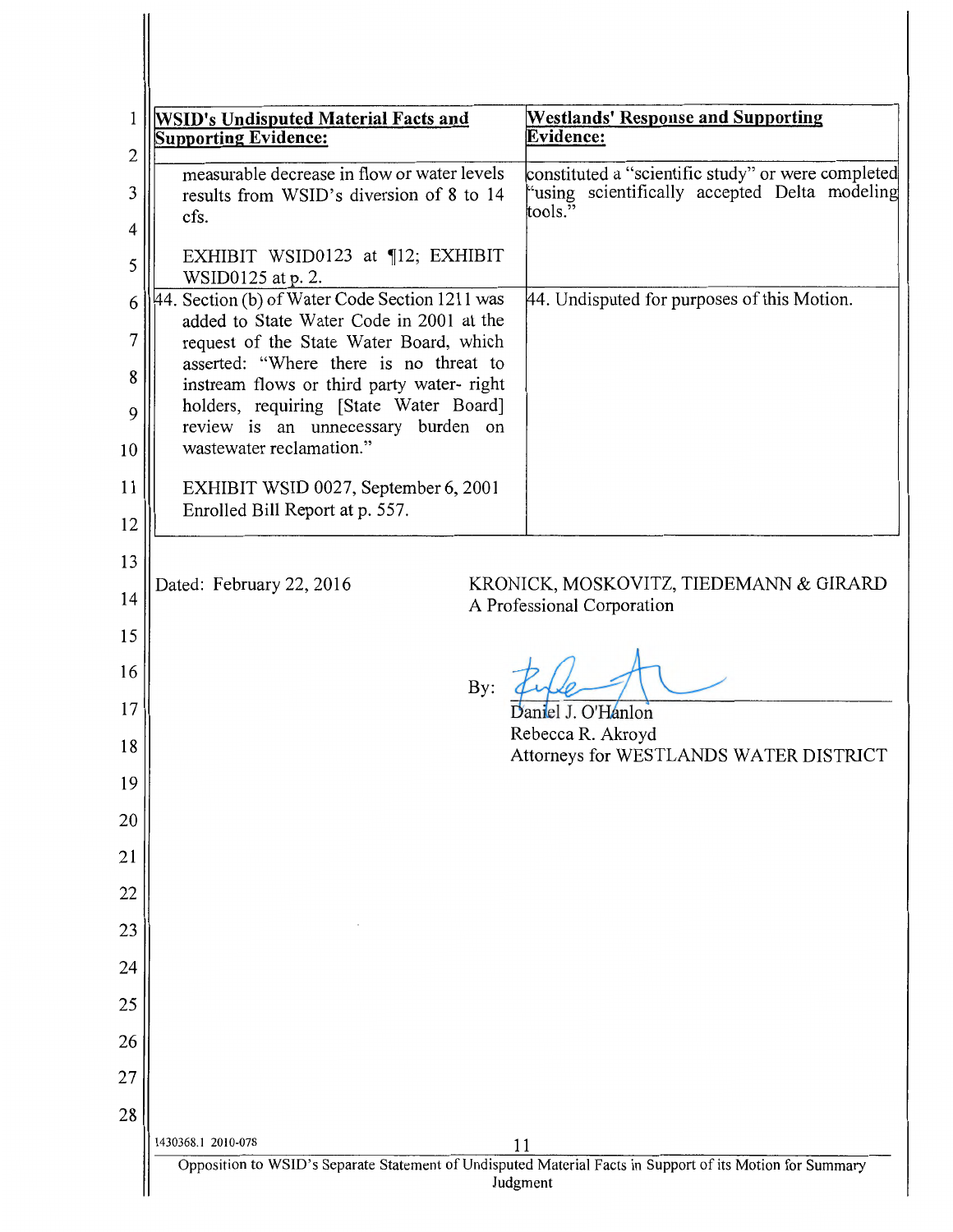| 1                  | <b>PROOF OF SERVICE</b>                                                                                                                                                                                                                                                                                                                                                                                                  |
|--------------------|--------------------------------------------------------------------------------------------------------------------------------------------------------------------------------------------------------------------------------------------------------------------------------------------------------------------------------------------------------------------------------------------------------------------------|
| 2                  | STATE OF CALIFORNIA, COUNTY OF SACRAMENTO                                                                                                                                                                                                                                                                                                                                                                                |
| 3<br>4             | At the time of service, I was over 18 years of age and not a party to this action. I am<br>employed in the County of Sacramento, State of California. My business address is 400 Capitol<br>Mall, 27th Floor, Sacramento, CA 95814.                                                                                                                                                                                      |
| 5<br>6             | On February 22, 2016, I served true copies of the following document(s) described as<br>OPPOSITION TO WSID'S SEPARATE STATEMENT OF UNDISPUTED MATERIAL<br>FACTS IN SUPPORT OF ITS MOTION FOR SUMMARY JUDGMENT on the interested<br>parties in this action as follows:                                                                                                                                                    |
| 7                  | <b>SEE ATTACHED SERVICE LIST</b>                                                                                                                                                                                                                                                                                                                                                                                         |
| 8<br>9<br>10<br>11 | BY E-MAIL OR ELECTRONIC TRANSMISSION: I caused a copy of the<br>document(s) to be sent from e-mail address sramirez@kmtg.com to the persons at the e-mail<br>addresses listed in the Service List. The document(s) were transmitted at or before 12:00 p.m. I<br>did not receive, within a reasonable time after the transmission, any electronic message or other<br>indication that the transmission was unsuccessful. |
| 12                 | I declare under penalty of perjury under the laws of the State of California that the<br>foregoing is true and correct.                                                                                                                                                                                                                                                                                                  |
| 13                 | Executed on February 22, 2016, at Sacramento, California.                                                                                                                                                                                                                                                                                                                                                                |
| 14                 |                                                                                                                                                                                                                                                                                                                                                                                                                          |
| 15                 | $\frac{\sqrt{10}}{\text{Sherry Ramirez}}$                                                                                                                                                                                                                                                                                                                                                                                |
| 16                 |                                                                                                                                                                                                                                                                                                                                                                                                                          |
| 17                 |                                                                                                                                                                                                                                                                                                                                                                                                                          |
| 18                 |                                                                                                                                                                                                                                                                                                                                                                                                                          |
| 19                 |                                                                                                                                                                                                                                                                                                                                                                                                                          |
| 20                 |                                                                                                                                                                                                                                                                                                                                                                                                                          |
| 21                 |                                                                                                                                                                                                                                                                                                                                                                                                                          |
| 22                 |                                                                                                                                                                                                                                                                                                                                                                                                                          |
| 23                 |                                                                                                                                                                                                                                                                                                                                                                                                                          |
| 24                 |                                                                                                                                                                                                                                                                                                                                                                                                                          |
| 25<br>26           |                                                                                                                                                                                                                                                                                                                                                                                                                          |
| 27                 |                                                                                                                                                                                                                                                                                                                                                                                                                          |
| 28                 |                                                                                                                                                                                                                                                                                                                                                                                                                          |
|                    | 1430368.1 2010-078                                                                                                                                                                                                                                                                                                                                                                                                       |
|                    | Opposition to WSID's Separate Statement of Undisputed Material Facts in Support of its Motion for Summary<br>Judgment                                                                                                                                                                                                                                                                                                    |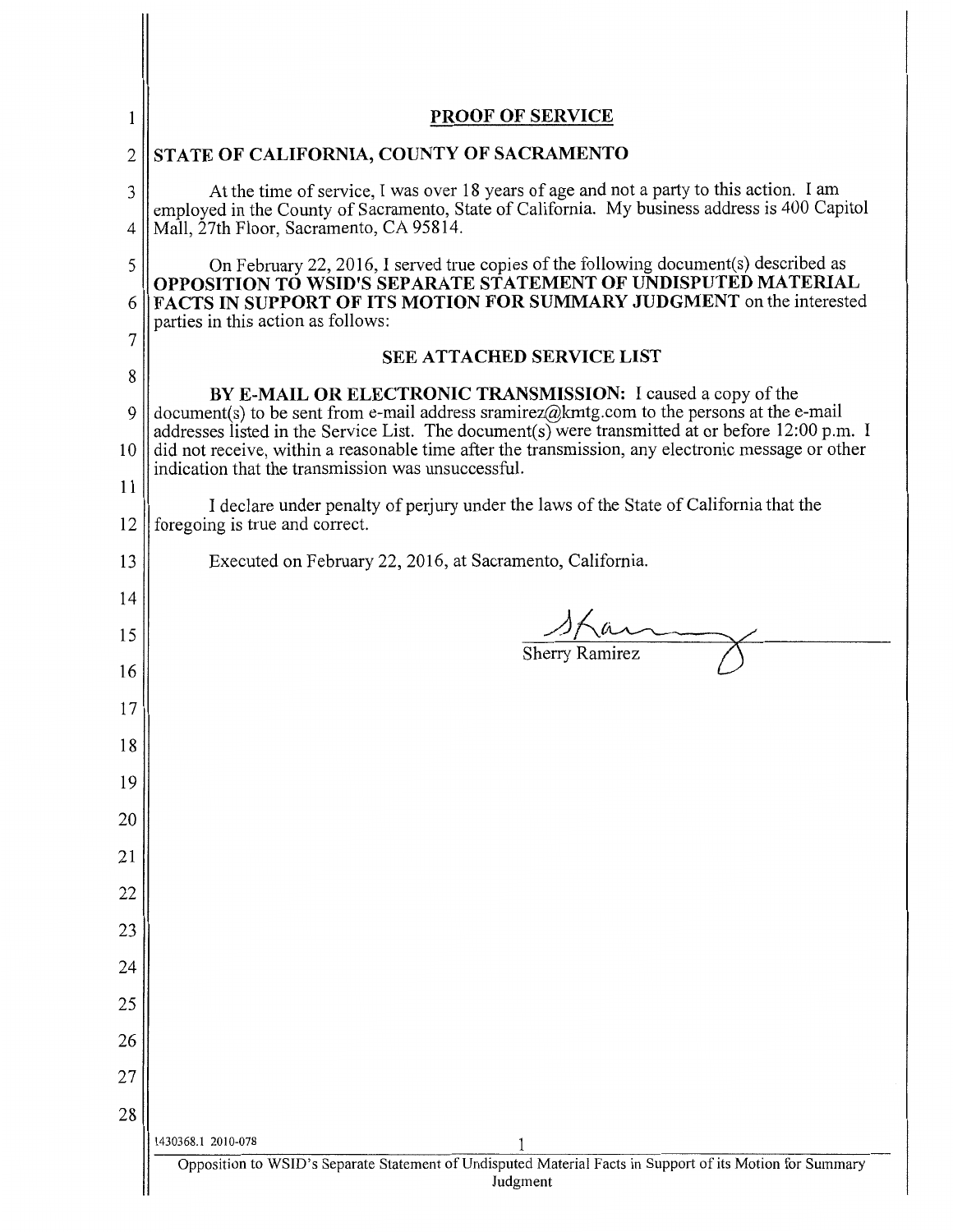| 1<br>2                                 | <b>SERVICE LIST</b><br>THE WEST SIDE IRRIGATION DISTRICT CEASE AND DESIST ORDER HEARING                                                                                                                           |                                                                                                                                                                                                                                                                                                              |  |
|----------------------------------------|-------------------------------------------------------------------------------------------------------------------------------------------------------------------------------------------------------------------|--------------------------------------------------------------------------------------------------------------------------------------------------------------------------------------------------------------------------------------------------------------------------------------------------------------|--|
| 3<br>4<br>5<br>6<br>7<br>8             | <b>DIVISION OF WATER RIGHTS</b><br>Prosecution Team<br>Andrew Tauriainen, Attorney III<br>SWRCB Office of Enforcement<br>1001 I Street, 16th Floor<br>Sacramento, CA 95814<br>Andrew.Taurianen@waterboards.ca.gov | THE WEST SIDE IRRIGATION DISTRICT<br>Jeanne M. Zolezzi<br>Karna Harrigfeld<br>Janelle Krattiger<br>Herum\Crabtree\Suntag<br>5757 Pacific Ave., Suite 22<br>Stockton, CA 95203<br>jzolezzi@herumcrabtree.com<br>kharrigfeld@herumcrabtree.com<br>ikrattiger@herumcrabtree.com                                 |  |
| 9<br>10<br>11<br>12<br>13<br>14        | <b>STATE WATER CONTRACTORS</b><br>Stephanie Morris<br>$1121$ L Street, Suite 1050<br>Sacramento, CA 95814<br>smorris@swc.org                                                                                      | WESTLANDS WATER DISTRICT<br>Daniel J. O'Hanlon<br>Rebecca R. Akroyd<br>Kronick, Moskovitz, Tiedemann & Girard<br>400 Capitol Mall, 27 <sup>th</sup> Floor<br>Sacramento, CA 95814<br>dohanlon@kmtg.com<br>rakroyd@kmtg.com<br>Philip Williams of Westlands Water District<br>$p$ williams@westlandswater.org |  |
| 15<br>16<br>17<br>18<br>19<br>20<br>21 | <b>SOUTH DELTA WATER AGENCY</b><br>John Herrick, Esq.<br>Dean Ruiz<br>4255 Pacific Ave., Suite 2<br>Stockton, CA 95207<br>jherrlaw@aol.com<br>dean@hprlaw.net                                                     | CENTRAL DELTA WATER AGENCY<br>Jennifer Spaletta<br>Spaletta Law PC<br>PO Box 2660<br>Lodi, CA 95241<br>jennifer@spalettalaw.com<br>Dante Nomellini and Dante Nomellini, Jr.<br>Nomellini, Grilli & McDaniel<br>ngmplcs@pacbell.net<br>danteir@pacbell.net                                                    |  |
| 22<br>23<br>24<br>25                   | <b>CITY AND COUNTY OF SAN</b><br><b>FRANCISCO</b><br>Jonathan Knapp<br>Office of the City Attorney<br>1390 market Street, Suite 418<br>San Francisco, CA 94102<br>jonathan.knapp@sfgov.org                        | <b>SAN JOAQUIN TRIBUTARIES</b><br><b>AUTHORITY</b><br>Valerie Kincaid<br>O'Laughlin & Paris<br>2617 K. Street, Suite 100<br>Sacramento, CA 95814<br>vkincaid@olaughlinparis.com<br>towater@olaughlinparis.com                                                                                                |  |
| 26<br>27<br>28                         |                                                                                                                                                                                                                   |                                                                                                                                                                                                                                                                                                              |  |
|                                        | 1430368.1 2010-078                                                                                                                                                                                                | 2<br>Opposition to WSID's Separate Statement of Undisputed Material Facts in Support of its Motion for Summary<br>Judgment                                                                                                                                                                                   |  |

 $\begin{array}{c} \hline \end{array}$